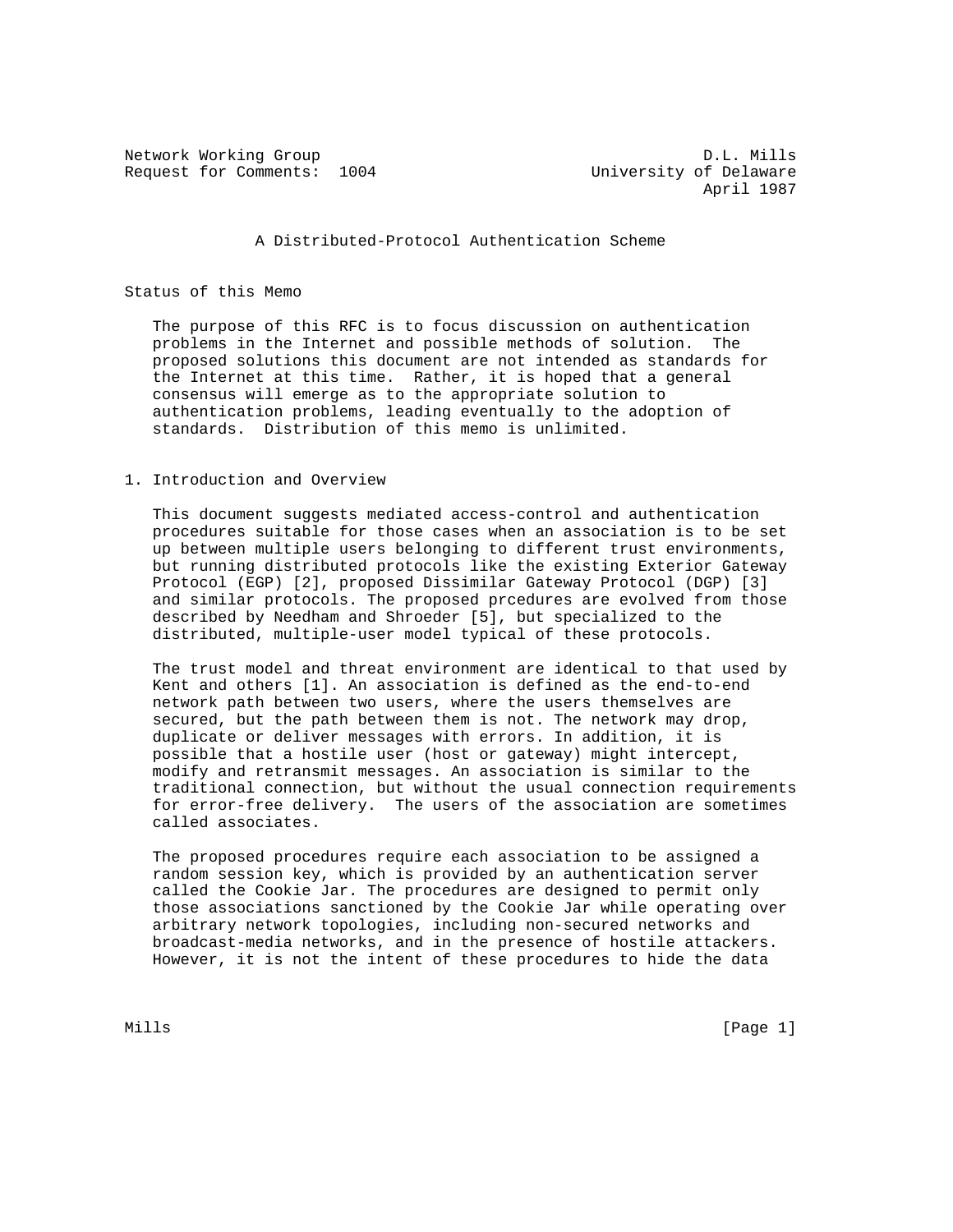(except for private keys) transmitted via these networks, but only to authenticate messages to avoid spoofing and replay attacks.

 The procedures are intended for distributed systems where each user i runs a common protocol automaton using private state variables for each of possibly several associations simultaneously, one for each user j. An association is initiated by interrogating the Cookie Jar for a one-time key  $K(i,j)$ , which is used to encrypt the checksum which authenticates messages exchanged between the users. The initiator then communicates the key to its associate as part of a connection establishment procedure such as described in [3].

 The information being exchanged in this protocol model is largely intended to converge a distributed data base to specified (as far as practical) contents, and does not ordinarily require a reliable distribution of event occurances, other than to speed the convergence process. Thus, the model is intrinsically resistant to message loss or duplication. Where important, sequence numbers are used to reduce the impact of message reordering. The model assumes that associations between peers, once having been sanctioned, are maintained indefinitely. The exception when an association is broken may be due to a crash, loss of connectivity or administrative action such as reconfiguration or rekeying. Finally, the rate of information exchange is specifically designed to be much less than the nominal capabilities of the network, in order to keep overheads low.

# 2. Procedures

Each user i is assigned a public address  $A(i)$  and private key  $K(i)$  by an out-of-band procedure beyond the scope of this discussion. The address can take many forms: an autonomous system identifier [2], an Internet address [6] or simply an arbitrary name. However, no matter what form it takes, every message is presumed to carry both the sender and receiver addresses in its header. Each address and its access-control list is presumed available in a public directory accessable to all users, but the private key is known only to the user and Cookie Jar and is not disclosed in messages exchanged between users or between users and the Cookie Jar.

 An association between i and j is identified by the bitstring consisting of the catenation of the addresses  $A(i)$  and  $A(j)$ , together with a one-time key  $K(i,j)$ , in the form  $[A(i),A(j),K(i,j)]$ . Note that the reciprocal association  $[A(j),A(i),K(j,i)]$  is distinguished only by which associate calls the Cookie Jar first. It is the intent in the protocol model that all state variables and keys relevant to a previous association be erased when a new association is initiated and no caching (as suggested in [5]) is allowed.

Mills **Example 2** and the contract of the contract of the contract of the contract of  $[$  Page 2  $]$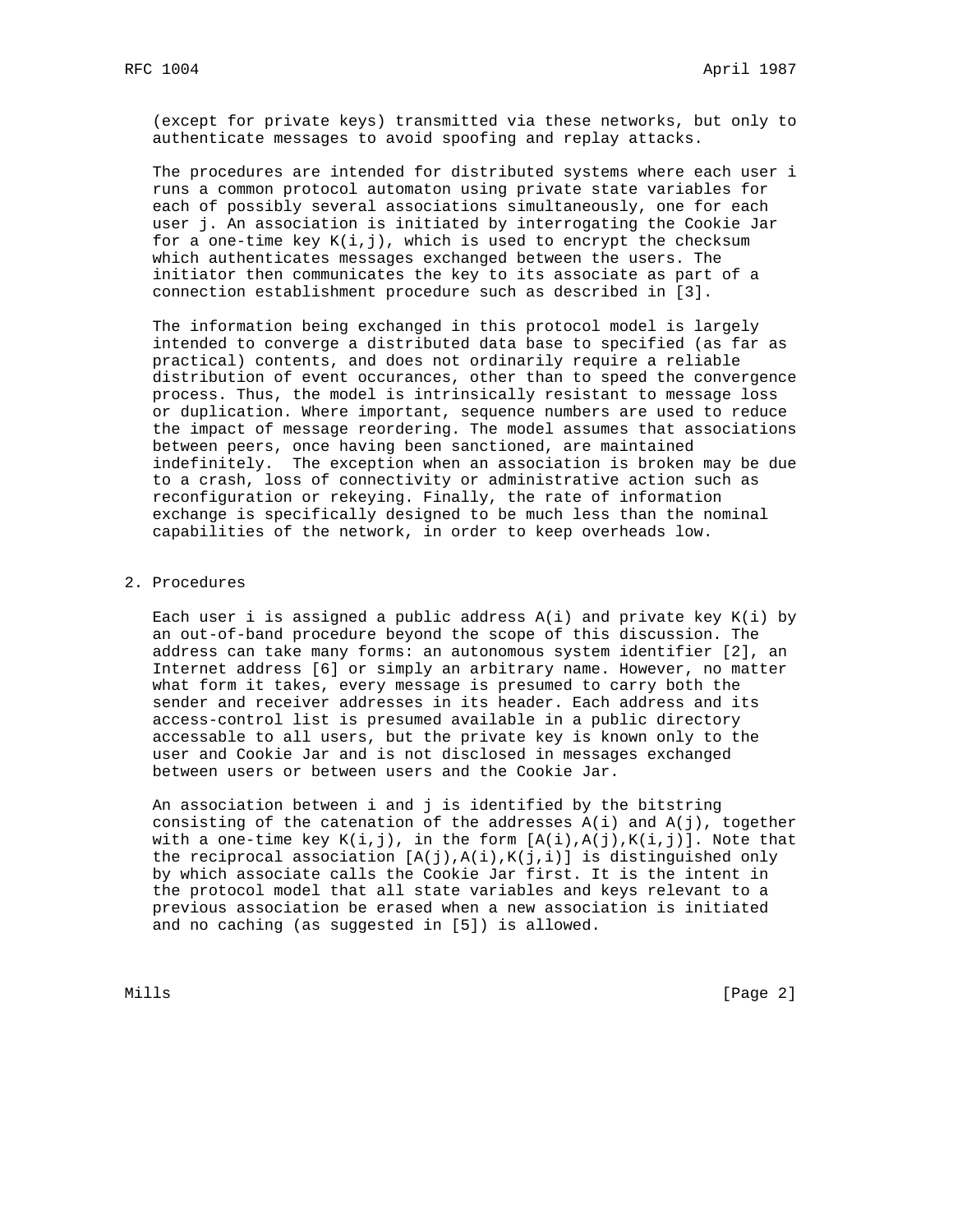The one-time key  $K(i,j)$  is generated by the Cookie Jar upon receipt of a request from user i to associate with user j. The Cookie Jar has access to a private table of entries in the form  $[A(i), K(i)]$ , where i ranges over the set of sanctioned users. The public directory includes for each  $A(i)$  a list  $L(i) = \{j1, j2, ... \}$  of permitted associates for i, which can be updated only by the Cookie Jar. The Cookie Jar first checks that the requested user j is in L(i), then rolls a random number for  $K(i,j)$  and returns this to the requestor, which saves it and passes it along to its associate during the connection establishment procedure.

 In the diagrams that follow all fields not specifically mentioned are unencrypted. While the natural implementation would include the address fields of the message header in the checksum, this raises significant difficulties, since they may be necessary to determine the route through the network itself. As will be evident below, even if a perpetrator could successfully tamper with the address fields in order to cause messages to be misdelivered, the result would not be a useful association.

 The checksum field is computed by a algorithm using all the bits in the message including the address fields in the message header, then is ordinarily encrypted along with the sequence-number field by an appropriate algorithm using the specified key, so that the intended receiver is assured only the intended sender could have generated it. In the Internet system, the natural choice for checksum is the 16 bit, ones-complement algorithm [6], while the natural choice for encryption is the DES algorithm [4] (see the discussion following for further consideration on these points). The detailed procedures are as follows:

 1. The requestor i rolls a random message ID I and sends it and the association specifier  $[A(i),A(j)]$  as a request to the Cookie Jar. The message header includes the addresses  $[A(i),A(C)]$ , where A(C) is the address of the Cookie Jar. The following schematic illustrates the result:

| $A(i)$ $A(C)$ |                               | message header  |
|---------------|-------------------------------|-----------------|
|               | I   checksum  <br>----------- | message ID      |
|               | $A(i)$ $A(j)$                 | assoc specifier |

 2. The Cookie Jar checks the access list to determine if the association  $[A(i),A(j)]$  is valid. If so, it rolls a random number  $K(i,j)$  and constructs the reply below. It checksums the message,

Mills **Example 20** (Page 3)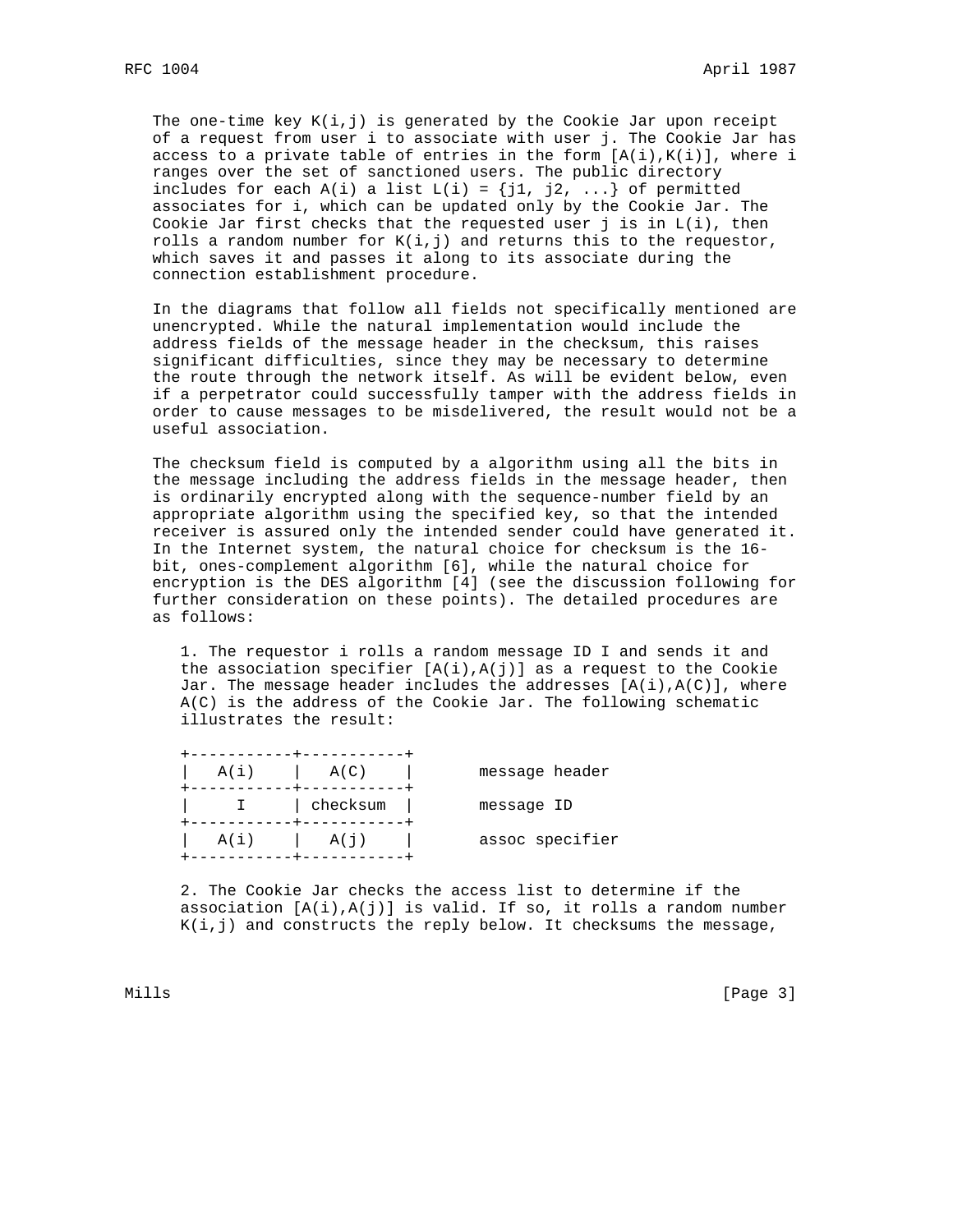encrypts the j cookie field with  $K(j)$ , then encrypts it and the other fields indicated with K(i) and finally sends the reply:

| A(C)<br>+-----------+-----------     | A(i)     | message header                 |
|--------------------------------------|----------|--------------------------------|
| ----------- <del>-</del> ----------- | checksum | message ID (encrypt $K(i)$ )   |
| $K(i,j)$                             |          | i cookie (encrypt $K(i)$ )     |
| . _ _ _ _ _ _ _ _ _ .<br>$K(i,j)$    |          | j cookie (encrypt $K(j)K(i)$ ) |
|                                      |          |                                |

 3. Upon receipt of the reply the requestor i decrypts the indicated fields, saves the (encrypted) j cookie field and copies the i cookie field to the j cookie field, so that both cookie fields are now the original K(i,j) provided by the Cookie Jar. Then it verifies the checksum and matches the message ID with its list of outstanding requests, retaining K(i,j) for its own use. It then rolls a random number X for the j cookie field (to confuse wiretappers) and another I' for the (initial) message ID, then recomputes the checksum. Finally, it inserts the saved j cookie field in the i cookie field, encrypts the message ID fields with  $K(i,j)$  and sends the following message to its associate:

|                                       | -----------+----------- |                                 |
|---------------------------------------|-------------------------|---------------------------------|
| +-----------+-----------+             | $A(i)$ $A(j)$ $I$       | message header                  |
| +-----------+-----------+             | I'   checksum           | message ID (encrypt $K(i, j)$ ) |
| $K(i,j)$  <br>- - - - - - - - - - - - |                         | i cookie (encrypt $K(j)$ )      |
|                                       |                         | i cookie (noise)                |
|                                       |                         |                                 |

 4. Upon receipt of the above message the associate j decrypts the i cookie field, uses it to decrypt the message ID fields and verifies the checksum, retaining the  $I'$  and  $K(i,j)$  for later use. Finally, it rolls a random number J' as its own initial message ID, inserts it and the checksum in the confirm message, encrypts the message ID fields with  $K(i,j)$  and sends the message:

| $A(i)$ $A(i)$ |               | message header |                                |
|---------------|---------------|----------------|--------------------------------|
|               | J'   checksum |                | message ID (encrypt $K(i,j)$ ) |

Mills [Page 4]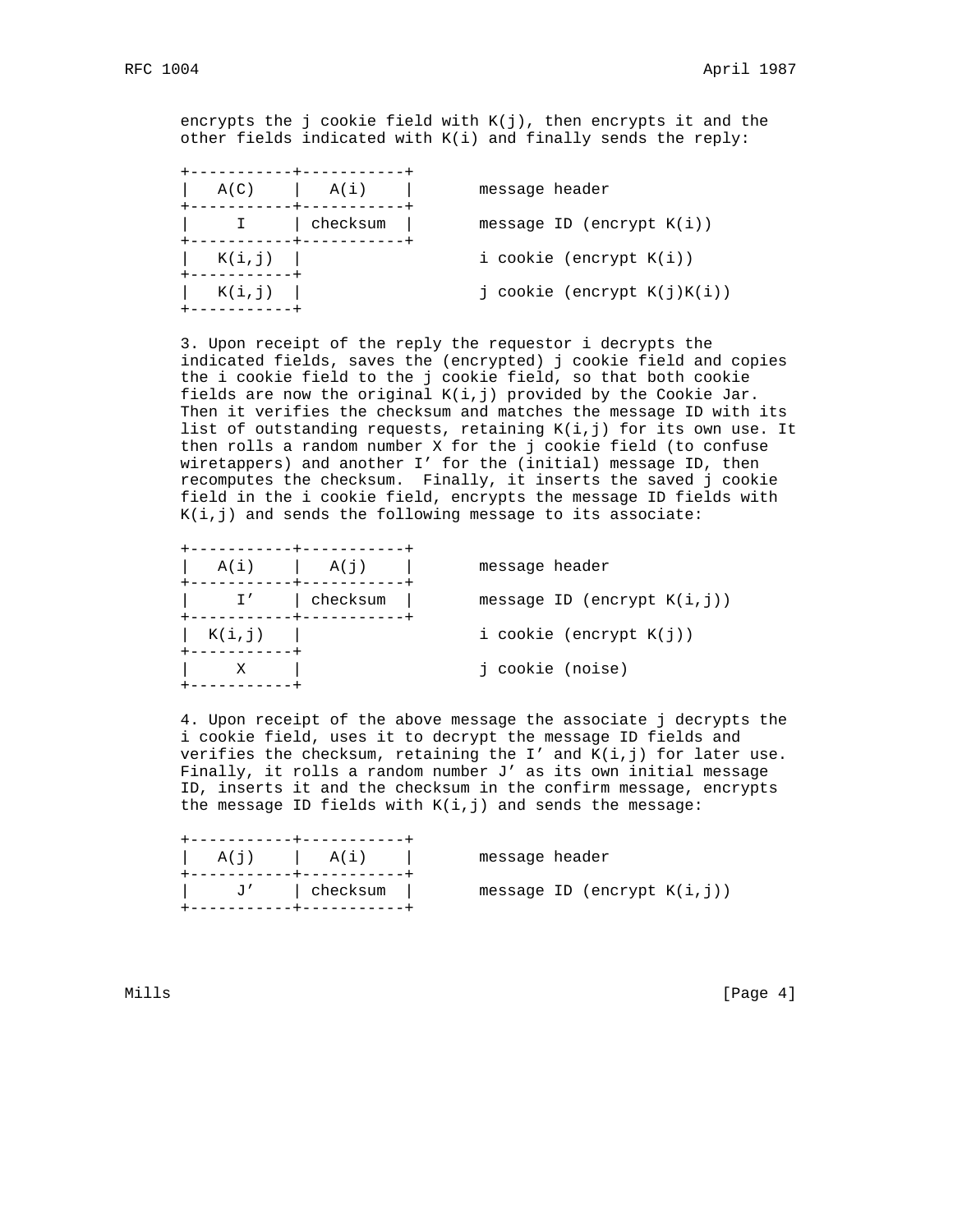5. Subsequent messages are all coded in the same way. As new data are generated the message ID is incremented, a new checksum computed and the message ID fields encrypted with  $K(i,j)$ . The receiver decrypts the message ID fields with  $K(i,j)$  and discards the message in case of incorrect checksum or sequence number.

#### 3. Discussion

 Since the access lists are considered public read-only, there is no need to validate Cookie Jar requests. A perpetrator might intercept, modify and replay portions of Cookie Jar replies or subsequent messages exchanged between the associates. However, presuming the perpetrator does not know the keys involved, tampered messages would fail the checksum test and be discarded.

 The "natural" selection of Internet checksum algorithm and DES encryption should be reconsidered. The Internet checksum has several well-known vulnerabilities, including invariance to word order and byte swap. In addition, the checksum field itself is only sixteen bits wide, so a determined perpetrator might be able to discover the key simply by examining all possible permutations of the checksum field. However, the procedures proposed herein are not intended to compensate for weaknesses of the checksum algorithm, since this vulnerability exists whether authentication is used or not. Also note that the encrypted fields include the sequence number as well as the checksum. In EGP and the proposed DGP the sequence number is a sixteen-bit quantity and increments for each successive message, which makes tampering even more difficult.

 In the intended application to EGP, DGP and similar protocols associations may have an indefinite lifetime, although messages may be sent between associates on a relatively infrequent basis. Therefore, every association should be rekeyed occasionally, which can be done by either associate simply by sending a new request to the Cookie Jar and following the above procedure. To protect against stockpiling private user keys, each user should be rekeyed occasionally, which is equivalent to changing passwords. The mechanisms for doing this are beyond the scope of this proposal.

 It is a feature of this scheme that the private user keys are not disclosed, except to the Cookie Jar. This is why two cookies are used, one for i, which only it can decrypt, and the other for j, decrypted first by i and then by j, which only then is valid. An interceptor posing as i and playing back the Cookie Jar reply to j will be caught, since the message will fail the checksum test. A perpetrator with access to both the Cookie Jar reply to i and the subsequent message to j will see essentially a random permutation of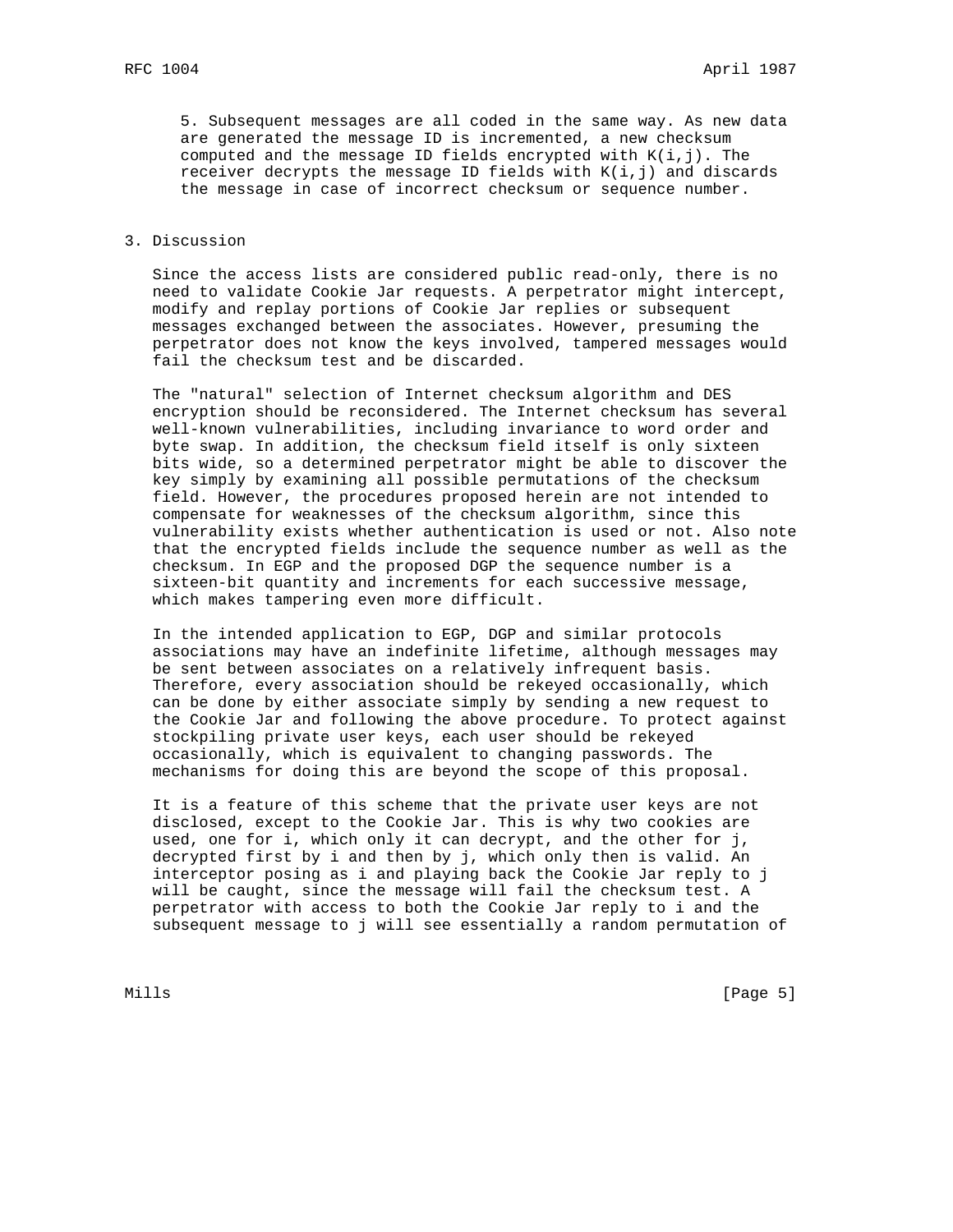all fields. In all except the first message to the Cookie Jar, the checksum field is encrypted, which makes it difficult to recover the original contents of the cookie fields before encryption by exploiting the properties of the checksum algorithm itself.

 The fact that the addresses in the message headers are included in the checksum protects against playbacks with modified addresses. However, it may still be possible to destabilize an association by playing back unmodified messages from prior associations. There are several possibilities:

 1. Replays of the Cookie Jar messages 1 and 2 are unlikely to cause damage, since the requestor matches both the addresses and once-only sequence number with its list of pending requests.

 2. Replays of message 3 may cause user j to falsely assume a new association. User j will return message 4 encrypted with the assumed session key, which might be an old one or even a currently valid one, but with invalid sequence number. Either way, user i will ignore message 4.

 3. Replays of message 4 or subsequent messages are unlikely to cause damage, since the sequence check will eliminate them.

 The second point above represents an issue of legitimate concern, since a determined attacker may stockpile message 3 interceptions and replay them at speed. While the attack is unlikely to succeed in establishing a working association, it might produce frequent timeouts and result in denial of service. In the Needham-Shroeder scheme this problem is avoided by requiring an additional challenge involving a message sent by user j and a reply sent by user i, which amounts to a three-way handshake.

 However, even if a three-way handshake were used, the additional protocol overhead induced by a determined attacker may still result in denial of service; moreover, the protocol model is inherently resistant to poor network performance, which has the same performance signature as the attacker. The conclusion is that the additional expense and overhead of a three-way handshake is unjustified.

# 4. Application to EGP and DGP

 This scheme can be incorporated in the Exterior Gateway Protocol (EGP) [2] and Dissimilar Gateway Protocol (DGP) [3] models by adding the fields above to the Request and Confirm messages in a straightforward way. An example of how this might be done is given in [3]. In order to retain the correctness of the state machine, it is

Mills **Example 2** (Page 6) **Mills**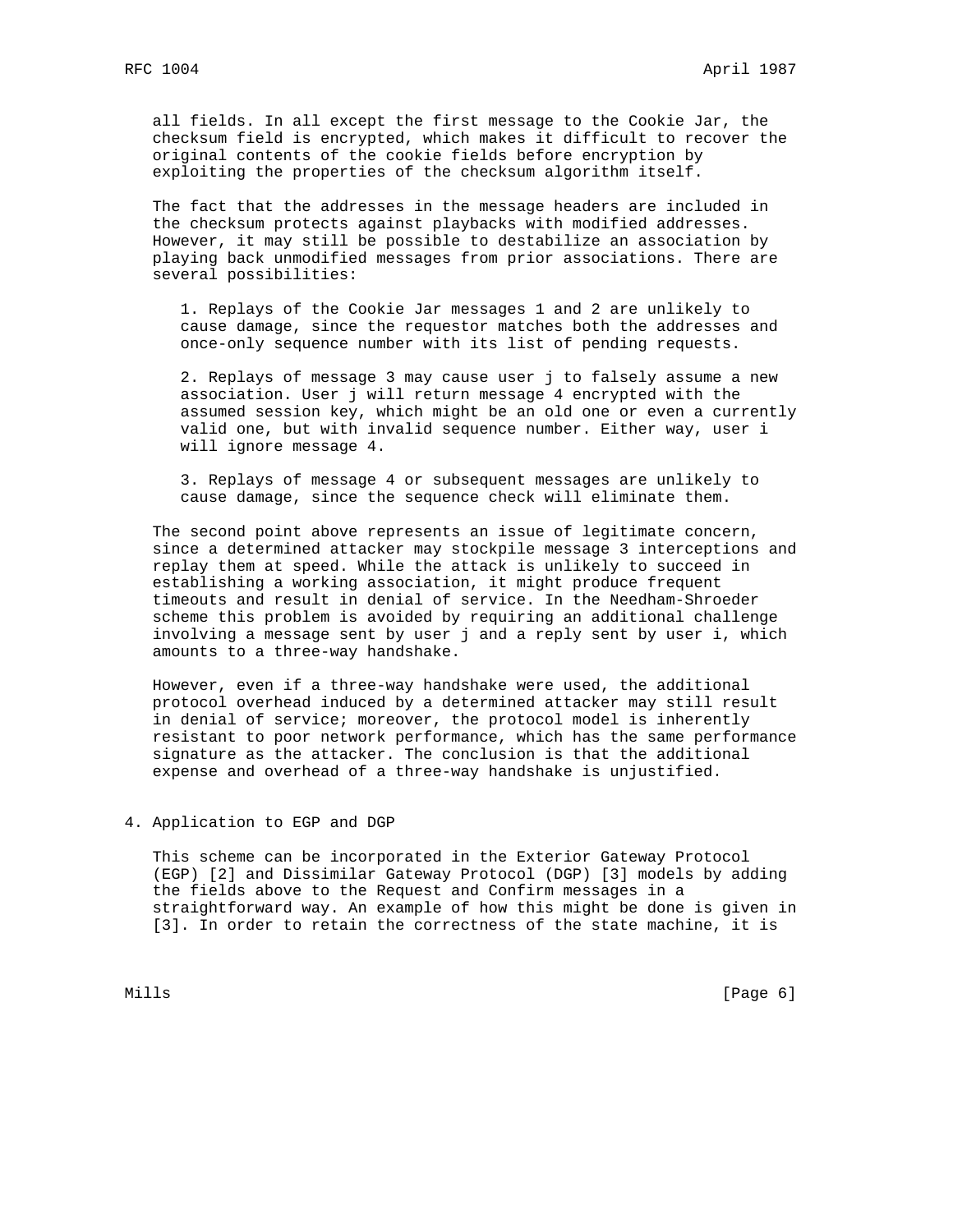convenient to treat the Cookie Jar reply as a Start event, with the understanding that the Cookie Jar request represents an extrinsic event which evokes that response.

 The neighbor-acquisition strategy intended in the Dissimilar Gateway Protocol DGP follows the strategy in EGP. The stability of the EGP state machine, used with minor modifications by DGP, was verified by state simulation and discussed in an appendix to [2]. Either associate can send a Request command at any time, which causes both the sender and the receiver to reinitialize all state information and send a Confirm response. In DGP the Request operation involves the Cookie Jar transaction (messages 1 and 2) and then the Request command itself (message 3). In DGP the keys are reinitialized as well and each retransmission of a Request command is separately authenticated.

 In DGP the Request command (message 3) and all subsequent message exchanges assume the keys provided by the Cookie Jar. Use of any other keys results in checksum discrepancies and discarded messages. Thus the sender knows its command has been effected, at least at the time the response was sent. If either associate lost its state variables after that time, it would ignore subsequent messages and it (or its associate) would eventually time out and reinitiate the whole procedure.

 If both associates attempt to authenticate at the same time, they may wind up with the authentication sequences crossing in the network. Note that the Request message is self-authenticating, so that if a Request command is received by an associate before the Confirm response to an earlier Request command sent by that associate, the keys would be reset. Thus when the subsequent Confirm response does arrive, it will be disregarded and the Request command resent following timeout. The race that results can only be broken when, due to staggered timeouts, the sequences do not cross in the network. This is a little more complicated than EGP and does imply that more attention must be paid to the timeouts.

 A reliable dis-association is a slippery concept, as example TCP and its closing sequences. However, the protocol model here is much less demanding. The usual way an EGP association is dissolved is when one associate sends a Cease command to the other, which then sends a Cease-ack response; however, this is specifically assumed a non reliable transaction, with timeouts specified to break retry loops. In any case, a new Request command will erase all history and result in a new association as described above.

 Other than the above, the only way to reliably dis-associate is by timeout. In this protocol model the associates engage in a

Mills [Page 7] [Page 7] [Page 7] [Page 7] [Page 7] [Page 7] [Page 7] [Page 7] [Page 7] [Page 7] [Page 7] [Page 7] [Page 7] [Page 7] [Page 7] [Page 7] [Page 7] [Page 7] [Page 7] [Page 7] [Page 7] [Page 7] [Page 7] [Page 7]